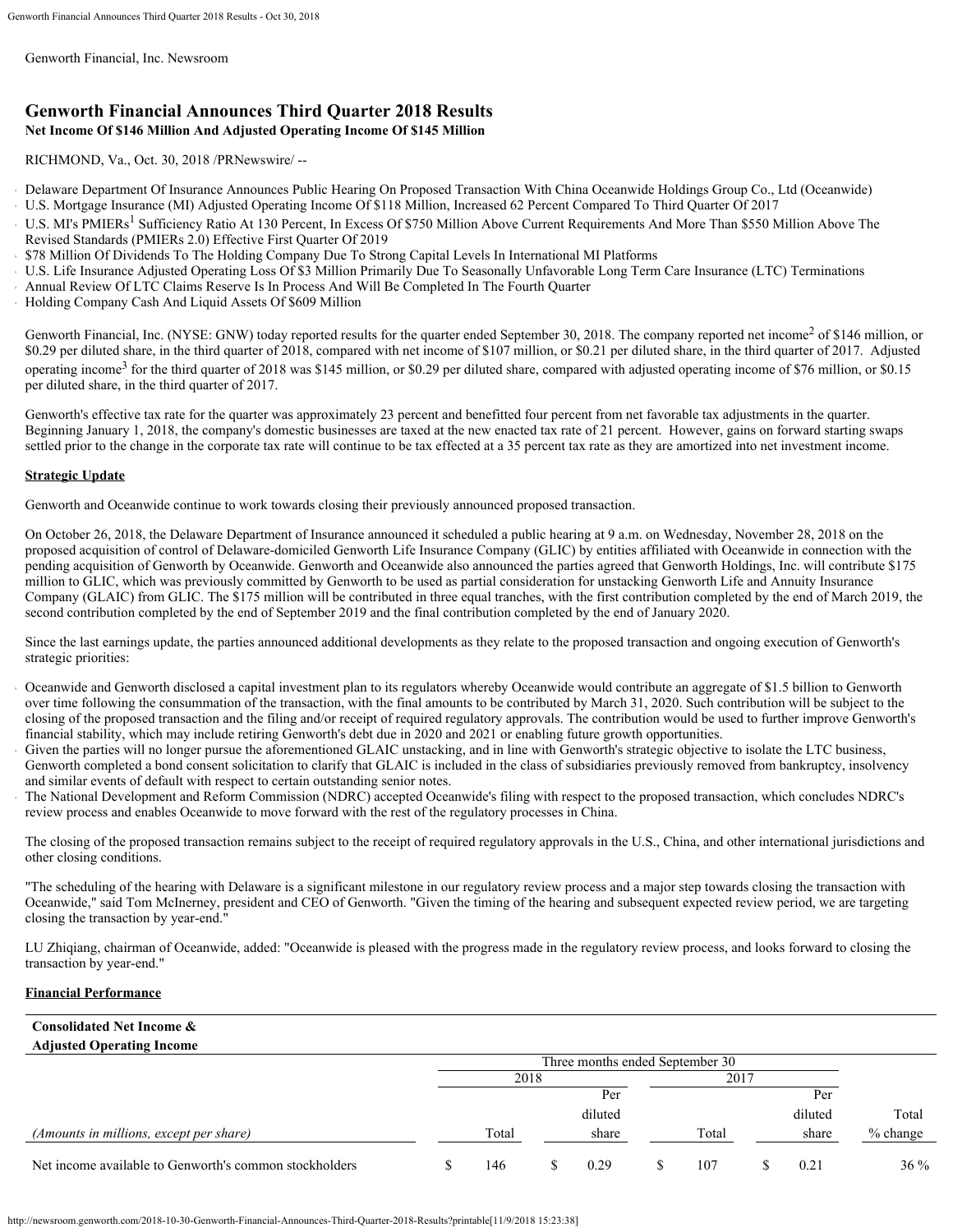|                    | 145<br>503.3 |  | 0.29  |  | 76<br>501.6 |  | 0.15  | $91\%$ |
|--------------------|--------------|--|-------|--|-------------|--|-------|--------|
| As of September 30 |              |  |       |  |             |  |       |        |
|                    |              |  |       |  |             |  |       |        |
|                    |              |  | 25.56 |  |             |  | 26.19 |        |
|                    |              |  |       |  |             |  |       |        |
|                    |              |  | 21.43 |  |             |  | 20.10 |        |
|                    |              |  | 2018  |  |             |  | 2017  |        |

Net income in the third quarter of 2018 was impacted by net investment gains, net of taxes and other adjustments, of \$2 million in the quarter. Net income in the third quarter of 2017 benefitted from net investment gains, net of taxes and other adjustments, of \$40 million.

Net investment income was \$815 million in the quarter, down from \$828 million in the prior quarter and up from \$797 million in the prior year. Net investment income decreased versus the prior quarter due to lower income from limited partnerships and the inflation impact on U.S. Government Treasury Inflation Protected Securities. Net investment income increased compared to the prior year due to higher investment yields. The reported yield and the core yield<sup>3</sup> for the quarter were 4.64 percent and 4.59 percent, respectively.

Adjusted operating income (loss) results by business line are summarized in the table below:

| <b>Adjusted Operating Income (Loss)</b> |                   |                   |                   |
|-----------------------------------------|-------------------|-------------------|-------------------|
| (Amounts in millions)                   | O <sub>3</sub> 18 | O <sub>2</sub> 18 | O <sub>3</sub> 17 |
| U.S. Mortgage Insurance                 | 118               | 137               | 73                |
| Canada Mortgage Insurance               | 44                | 46                | 37                |
| Australia Mortgage Insurance            |                   | 22                | 12                |
| U.S. Life Insurance                     | (3)               | 57                | (1)               |
| Runoff                                  | 14                |                   | 13                |
| Corporate and Other                     | (45)              | $\sqrt{2}$        | (58)              |
| <b>Total Adjusted Operating Income</b>  | 145               | 200               |                   |

Adjusted operating income (loss) represents income (loss) from continuing operations excluding net investment gains (losses), gains (losses) on the sale of businesses, gains (losses) on the early extinguishment of debt, gains (losses) on insurance block transactions, restructuring costs and other adjustments, net of taxes. A reconciliation of net income to adjusted operating income is included at the end of this press release.

Unless specifically noted in the discussion of results for the MI businesses in Canada and Australia, references to percentage changes exclude the impact of translating foreign denominated activity into U.S. dollars (foreign exchange). Percentage changes, which include the impact of foreign exchange, are found in a table at the end of this press release.

# **U.S. Mortgage Insurance**

| <b>Operating Metrics</b>     |                   |                   |        |
|------------------------------|-------------------|-------------------|--------|
| (Dollar amounts in millions) | O <sub>3</sub> 18 | O <sub>2</sub> 18 | O3 17  |
| Adjusted operating income    | 118               | 137               | 72     |
| New insurance written        |                   |                   |        |
| Primary Flow                 | 10,300            | 11.400            | 11,300 |
| Loss ratio                   | $11\%$            | $(8)\%$           | 20%    |

U.S. MI reported adjusted operating income of \$118 million, compared with \$137 million in the prior quarter and \$73 million in the prior year. The loss ratio in the current quarter was 11 percent, up 19 points sequentially and down nine points from the prior year. Losses in the prior quarter included a favorable \$28 million pre-tax loss reserve adjustment, which reduced the loss ratio by 15 points in the second quarter. Results in the current quarter benefitted from a lower corporate tax rate and higher premiums principally related to an increase in insurance in force compared to the prior year. There were no material incremental incurred losses in the quarter from areas impacted by the fourth quarter 2017 hurricanes, and delinquencies in those areas are curing in line with the company's original loss expectations. The risk in force exposure to the recent hurricanes (Florence and Michael) is much lower and therefore the company does not expect any material impact from these events.

Flow New Insurance Written (NIW) of \$10.3 billion decreased 10 percent from the prior quarter and decreased nine percent versus the prior year primarily from a decrease in estimated market share due to the loss of a large customer, partially offset by a larger private mortgage insurance market. During the third quarter of 2018, the company's concentration of single premium flow NIW was 18 percent, up three points from the prior quarter and down six points from the prior year as it continues its selective participation in this market. U.S. MI's flow insurance in force increased 11 percent versus the prior year driven primarily by strong NIW and persistency.

# **Canada Mortgage Insurance**

| <b>Operating Metrics</b>     |                   |                   |                   |
|------------------------------|-------------------|-------------------|-------------------|
| (Dollar amounts in millions) | O <sub>3</sub> 18 | O <sub>2</sub> 18 | O <sub>3</sub> 17 |
| Adjusted operating income    | 44                |                   |                   |
| New insurance written        |                   |                   |                   |
| Flow                         | 4.200             | 3.700             | 4.400             |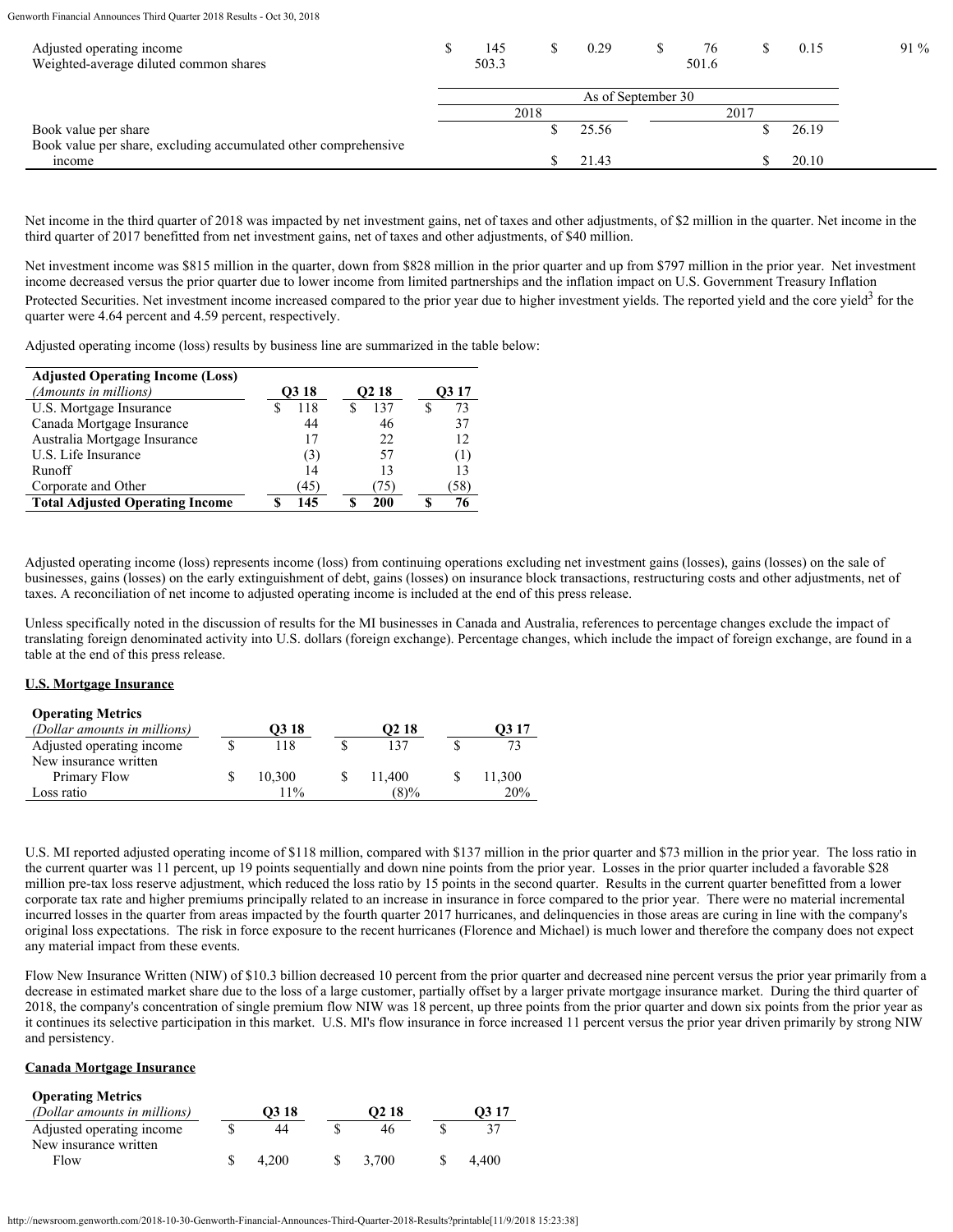| Bulk       | J٦ | 600    | w | 900    | J | 600 |
|------------|----|--------|---|--------|---|-----|
| Loss ratio |    | $14\%$ |   | $15\%$ |   | 4%  |

Canada MI reported adjusted operating income of \$44 million versus \$46 million in the prior quarter and \$37 million in the prior year. Results in the current quarter benefitted from a lower corporate tax rate compared to the prior year. The loss ratio in the quarter was 14 percent, down one point sequentially primarily from a lower level of new delinquencies, net of cures. The loss ratio was flat compared to the prior year as lower new delinquencies were offset by less favorable loss reserve development.

Flow NIW was up 16 percent<sup>4</sup> sequentially from a seasonally larger originations market and down two percent<sup>4</sup> from the prior year primarily from a modestly smaller market size from regulatory changes and housing affordability pressure.

#### **Australia Mortgage Insurance**

| <b>Operating Metrics</b>     |       |                   |                   |
|------------------------------|-------|-------------------|-------------------|
| (Dollar amounts in millions) | O3 18 | O <sub>2</sub> 18 | O <sub>3</sub> 17 |
| Adjusted operating income    |       | 22                |                   |
| New insurance written        |       |                   |                   |
| Flow                         | 3,800 | 3,700             | 3,700             |
| Bulk                         |       | 900               | 600               |
| Loss ratio                   | 31%   | 28%               | 37%               |

Australia MI reported adjusted operating income of \$17 million, compared to \$22 million in the prior quarter and \$12 million in the prior year. Results in the prior quarter were favorably impacted by approximately \$4 million after-tax as a result of increased recognition of premiums driven by higher policy cancellations. Results increased versus the prior year primarily due to the impact of the premium earnings pattern review that occurred in the fourth quarter of 2017.

The loss ratio in the quarter was 31 percent, up three points sequentially from higher earned premiums in the prior quarter due to an increase in policy cancellations and down six points compared to the prior year due to an increase in earned premiums as well as favorable loss performance.

Flow NIW was up five percent<sup>4</sup> sequentially and up eight percent<sup>4</sup> from the prior year primarily from increased mortgage origination activity from certain key customers during the quarter.

# **U.S. Life Insurance**

#### **Adjusted Operating Income (Loss)**

| <i>(Amounts in millions)</i> | O <sub>3</sub> 18 | O <sub>2</sub> 18 |     |
|------------------------------|-------------------|-------------------|-----|
| Long Term Care Insurance     | (24)              |                   | (5) |
| Life Insurance               | (2)               |                   | (9) |
| <b>Fixed Annuities</b>       | 23                |                   |     |
| Total U.S. Life Insurance    |                   |                   |     |

# *Long Term Care Insurance*

LTC reported an adjusted operating loss of \$24 million, compared with adjusted operating income of \$22 million in the prior quarter and an adjusted operating loss of \$5 million in the prior year. Results versus the prior quarter reflected seasonally lower terminations and lower earnings from the acquired block, partially offset by reduced benefits and higher premiums from in force rate actions. Compared to the prior year, results reflected lower terminations and higher severity and frequency of new claims, partially offset by higher premiums and reduced benefits from in force rate actions. Current and prior quarter results also included incremental tax expenses of \$5 million and \$6 million, respectively, above the 21 percent corporate tax rate as a result of the amortization of forward starting swap gains settled prior to the change in the corporate tax rate.

The company has typically conducted a review of its LTC claims reserve assumptions in the third quarter of each year but this year will be completing its review in the fourth quarter. The company will also complete loss recognition and cash flow testing for all of its U.S. Life insurance products in the fourth quarter.

#### *Life Insurance*

Life insurance reported an adjusted operating loss of \$2 million, compared with adjusted operating income of \$4 million in the prior quarter and an adjusted operating loss of \$9 million in the prior year. Results versus the prior quarter reflected lower premiums in the term life insurance blocks. Results in the prior year included a net unfavorable impact of \$15 million after-tax from model refinements. Results versus the prior year also reflected lower in force earnings in the term life insurance block of business from increased reinsurance as well as runoff of the block, partially offset by higher investment spread. The company also continued to experience unfavorable mortality in its universal and term universal life insurance products and will be considering this as part of its fourth quarter assumption review.

#### *Fixed Annuities*

Fixed annuities reported adjusted operating income of \$23 million, compared with \$31 million in the prior quarter and \$13 million in the prior year. Results versus the prior quarter reflected lower variable investment income and unfavorable mortality. Results in the prior year included a \$6 million after-tax charge from loss recognition testing on the single premium immediate annuity block related to low interest rates. Results versus the prior year also reflected favorable mortality and lower taxes, partially offset by lower variable investment income.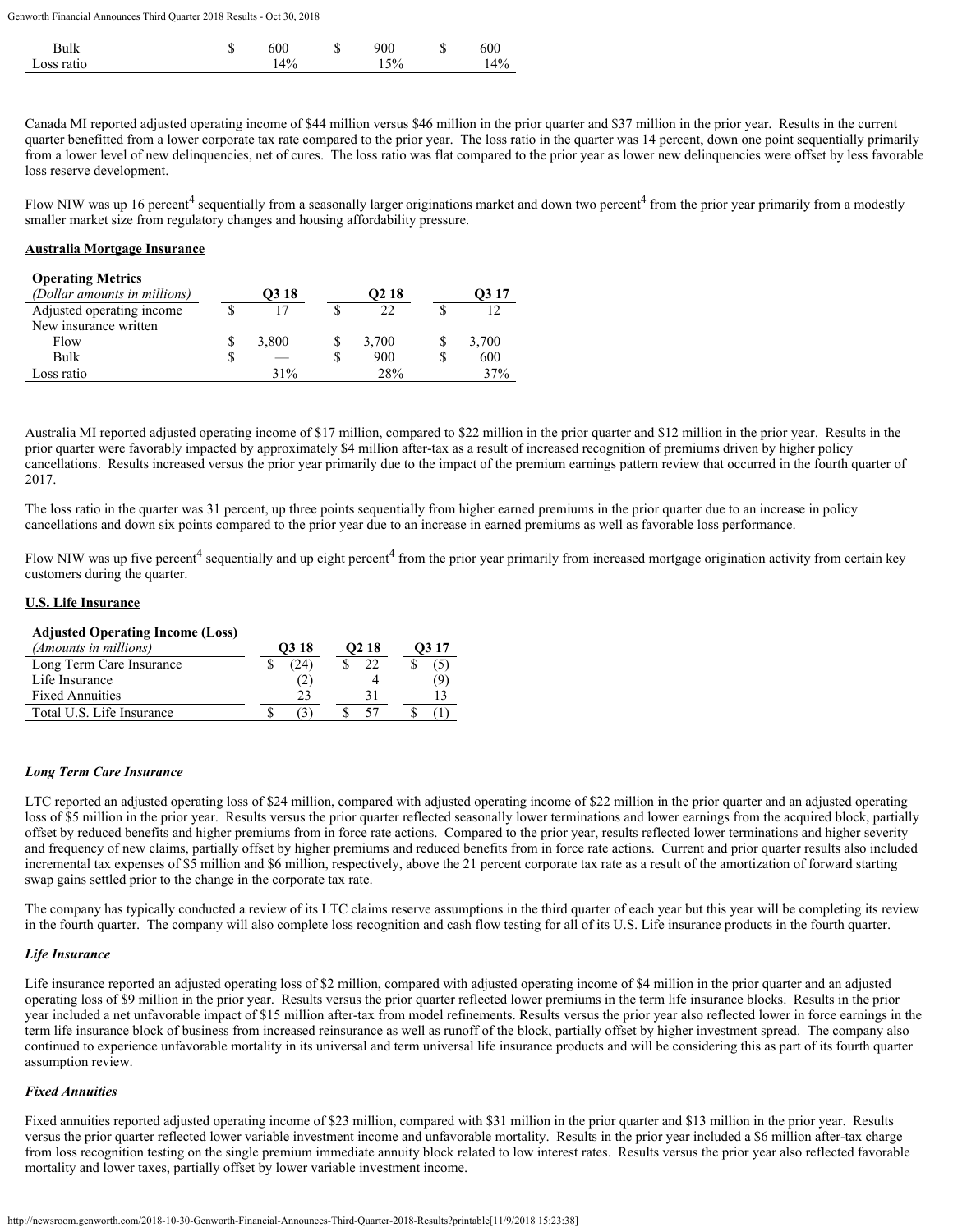# **Runoff**

Runoff reported adjusted operating income of \$14 million compared with \$13 million in both the prior quarter and prior year. Results versus the prior quarter reflected favorable equity market performance supporting the company's variable annuity business, partially offset by less favorable mortality in the corporate owned life insurance product. Results compared to the prior year reflected lower taxes.

# **Corporate And Other**

Corporate and Other reported an adjusted operating loss of \$45 million, compared with \$75 million in the prior quarter and \$58 million in the prior year. Results in the current quarter include net favorable tax benefits of \$10 million primarily related to tax reform adjustments. Results in the prior quarter included a provisional tax expense of \$19 million related to a revaluation of deferred tax assets and liabilities on foreign subsidiaries. Results in the prior year included unfavorable tax charges of \$7 million for changes and corrections related to prior period tax returns. Given the change in the corporate tax rate, results in the current quarter also reflected a lower tax benefit offsetting the Corporate and Other pre-tax loss compared to the prior year.

# **Capital & Liquidity**

Genworth maintains the following capital positions in its operating subsidiaries:

| <b>Key Capital &amp; Liquidity Metrics</b>                                                |   |        |                   |   |        |
|-------------------------------------------------------------------------------------------|---|--------|-------------------|---|--------|
| (Dollar amounts in millions)                                                              |   | Q3 18  | Q <sub>2</sub> 18 |   | Q3 17  |
| U.S. MI                                                                                   |   |        |                   |   |        |
| Consolidated Risk-To-Capital Ratio <sup>5</sup>                                           |   | 12.3:1 | 12.6:1            |   | 12.8:1 |
| Genworth Mortgage Insurance Corporation Risk-To-Capital Ratio <sup>5</sup>                |   | 12.6:1 | 12.8:1            |   | 12.9:1 |
| Private Mortgage Insurer Eligibility Requirements (PMIERs) Sufficiency Ratio <sup>6</sup> |   | 130%   | 129%              |   | 122%   |
| Canada MI                                                                                 |   |        |                   |   |        |
| Minimum Capital Test (MCT) Ratio <sup>5</sup>                                             |   | 171%   | 170%              |   | 165%   |
| Australia MI                                                                              |   |        |                   |   |        |
| Prescribed Capital Amount (PCA) Ratio <sup>5</sup>                                        |   | 185%   | 190%              |   | 184%   |
| U.S. Life Insurance Companies                                                             |   |        |                   |   |        |
| Consolidated Risk-Based Capital (RBC) Ratio <sup>5</sup>                                  |   | 270%   | 277%              |   | 320%   |
| Holding Company Cash and Liquid Assets <sup>7,8</sup>                                     | S | 609    | \$<br>622         | S | 829    |

# **Key Points**

U.S. MI's PMIERs sufficiency ratio increased to 130 percent as an increase in operating cash flows and lower non-performing required assets were partially offset by higher required assets associated with strong new business written;

Canada MI's MCT ratio is estimated to be 171 percent, above both the regulatory minimum requirement of 150 percent and the company's operating range of 160 to 165 percent;

Australia MI's PCA ratio decreased sequentially to 185 percent driven primarily by dividends paid and share repurchase activity in the quarter; and

U.S. life insurance companies consolidated RBC ratio decreased sequentially to 270 percent due to unfavorable LTC performance.

# **About Genworth Financial**

This press release and the third quarter 2018 financial supplement are now posted on the company's website. Additional information regarding business results will be posted on the company's website, http://investor.genworth.com, by 7:00 a.m. on October 31, 2018. Investors are encouraged to review these materials.

Genworth will conduct a conference call on October 31, 2018 at 8:00 a.m. (ET) to discuss business results and provide an update on strategic objectives, including the pending transaction with China Oceanwide Holdings Group Co., Ltd. The conference call will be accessible via telephone and the Internet. The dial-in number for the conference call is 888 208.1820 or 323 794.2110 (outside the U.S.); conference ID # 1069306. To participate in the call by webcast, register at http://investor.genworth.com at least 15 minutes prior to the webcast to download and install any necessary software.

Replays of the call will be available through November 14, 2018 at 888 203.1112 or 719 457.0820 (outside the U.S.); conference ID # 1069306. The webcast will also be archived on the company's website for one year.

# **Use of Non-GAAP Measures**

This press release includes the non-GAAP financial measures entitled "adjusted operating income (loss)" and "adjusted operating income (loss) per share." Adjusted operating income (loss) per share is derived from adjusted operating income (loss). The chief operating decision maker evaluates segment performance and allocates resources on the basis of adjusted operating income (loss). The company defines adjusted operating income (loss) as income (loss) from continuing operations excluding the after-tax effects of income (loss) attributable to noncontrolling interests, net investment gains (losses), goodwill impairments, gains (losses) on the sale of businesses, gains (losses) on the early extinguishment of debt, gains (losses) on insurance block transactions, restructuring costs and infrequent or unusual non-operating items. Gains (losses) on insurance block transactions are defined as gains (losses) on the early extinguishment of nonrecourse funding obligations, early termination fees for other financing restructuring and/or resulting gains (losses) on reinsurance restructuring for certain blocks of business. The company excludes net investment gains (losses) and infrequent or unusual non-operating items because the company does not consider them to be related to the operating performance of the company's segments and Corporate and Other activities. A component of the company's net investment gains (losses) is the result of impairments, the size and timing of which can vary significantly depending on market credit cycles. In addition, the size and timing of other investment gains (losses) can be subject to the company's discretion and are influenced by market opportunities, as well as asset-liability matching considerations. Goodwill impairments, gains (losses) on the sale of businesses, gains (losses) on the early extinguishment of debt, gains (losses) on insurance block transactions and restructuring costs are also excluded from adjusted operating income (loss) because, in the company's opinion, they are not indicative of overall operating trends. Infrequent or unusual non-operating items are also excluded from adjusted operating income (loss) if, in the company's opinion, they are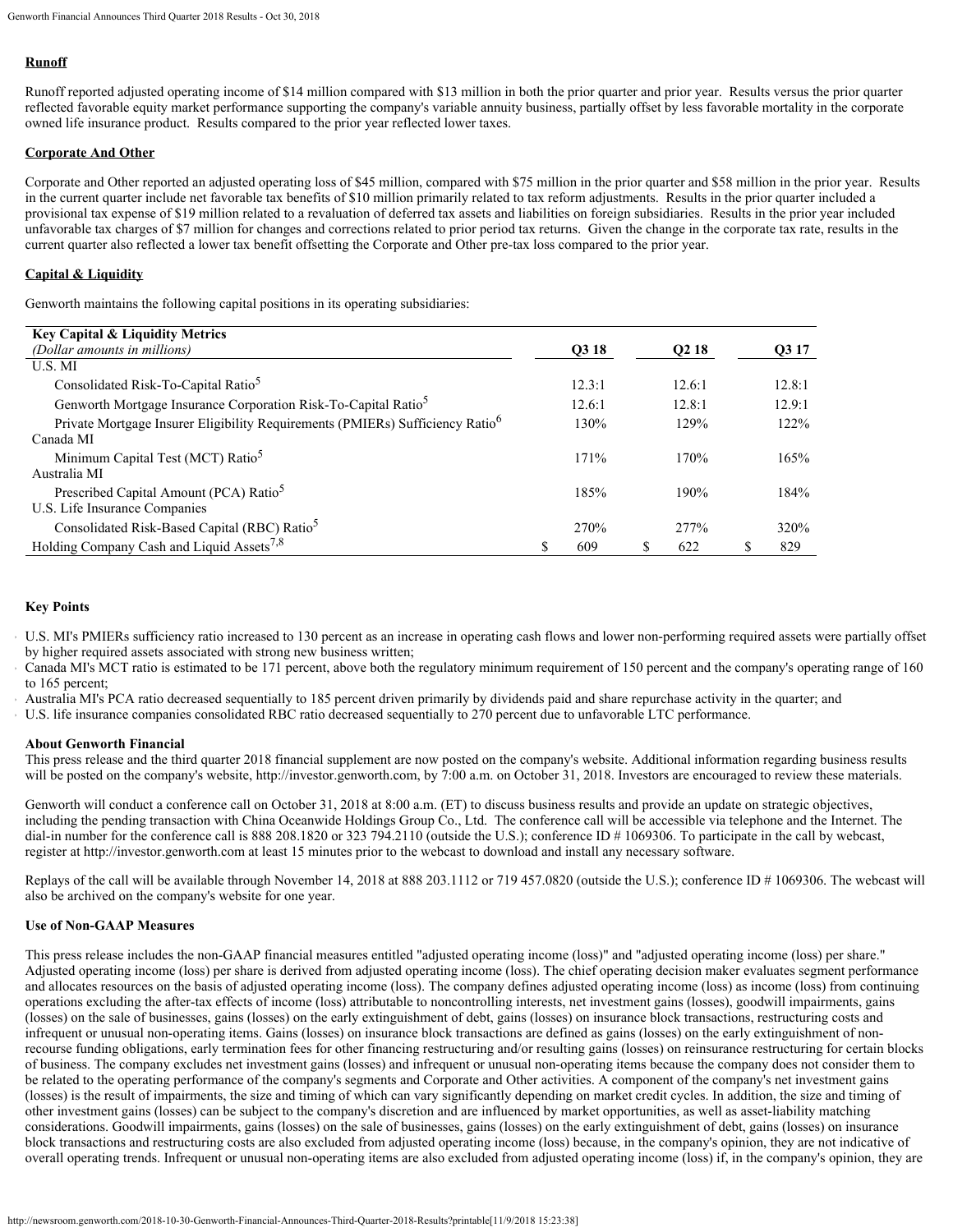not indicative of overall operating trends.

While some of these items may be significant components of net income (loss) available to Genworth Financial, Inc.'s common stockholders in accordance with U.S. GAAP, the company believes that adjusted operating income (loss) and measures that are derived from or incorporate adjusted operating income (loss), including adjusted operating income (loss) per share on a basic and diluted basis, are appropriate measures that are useful to investors because they identify the income (loss) attributable to the ongoing operations of the business. Management also uses adjusted operating income (loss) as a basis for determining awards and compensation for senior management and to evaluate performance on a basis comparable to that used by analysts. However, the items excluded from adjusted operating income (loss) have occurred in the past and could, and in some cases will, recur in the future. Adjusted operating income (loss) and adjusted operating income (loss) per share on a basic and diluted basis are not substitutes for net income (loss) available to Genworth Financial, Inc.'s common stockholders or net income (loss) available to Genworth Financial, Inc.'s common stockholders per share on a basic and diluted basis determined in accordance with U.S. GAAP. In addition, the company's definition of adjusted operating income (loss) may differ from the definitions used by other companies.

On December 22, 2017, the Tax Cuts and Jobs Act (TCJA) was signed into law. The TCJA reduced the U.S. corporate federal income tax rate to 21 percent effective for taxable years beginning on January 1, 2018. Therefore, beginning in the first quarter of 2018, the company assumed a tax rate of 21 percent on certain adjustments to reconcile net income available to Genworth Financial, Inc.'s common stockholders and adjusted operating income and in the explanation of specific variances of operating performance (unless otherwise indicated). In the prior year, the company assumed a tax rate of 35 percent, the previous U.S. corporate federal income tax rate prior to the enactment of the TCJA, on certain adjustments to reconcile net income available to Genworth Financial, Inc.'s common stockholders and adjusted operating income and in the explanation of specific variances of operating performance. These adjustments are also net of the portion attributable to noncontrolling interests and net investment gains (losses) are adjusted for DAC and other intangible amortization and certain benefit reserves.

The company recorded a pre-tax expense of \$2 million in the third quarter of 2018 and \$1 million in the third quarter of 2017 related to restructuring costs as it continues to evaluate and appropriately size its organizational needs and expenses. There were no infrequent or unusual items excluded from adjusted operating income (loss) during the periods presented.

The tables at the end of this press release provide a reconciliation of net income available to Genworth Financial, Inc.'s common stockholders to adjusted operating income for the three months ended September 30, 2018 and 2017, as well as for the three months ended June 30, 2018, and reflect adjusted operating income (loss) as determined in accordance with accounting guidance related to segment reporting.

This press release includes the non-GAAP financial measure entitled "core yield" as a measure of investment yield. The company defines core yield as the investment yield adjusted for items that do not reflect the underlying performance of the investment portfolio. Management believes that analysis of core yield enhances understanding of the investment yield of the company. However, core yield is not a substitute for investment yield determined in accordance with U.S. GAAP. In addition, the company's definition of core yield may differ from the definitions used by other companies. A reconciliation of core yield to reported U.S. GAAP yield is included in a table at the end of this press release.

# **Definition of Selected Operating Performance Measures**

The company reports selected operating performance measures including "sales" and "insurance in force" or "risk in force" which are commonly used in the insurance industry as measures of operating performance.

Management regularly monitors and reports sales metrics as a measure of volume of new business generated in a period. Sales refer to new insurance written for mortgage insurance. The company considers new insurance written to be a measure of the company's operating performance because it represents a measure of new sales of insurance policies during a specified period, rather than a measure of the company's revenues or profitability during that period.

Management regularly monitors and reports insurance in force and risk in force. Insurance in force for the company's mortgage insurance business is a measure of the aggregate original loan balance for outstanding insurance policies as of the respective reporting date. Risk in force for the company's U.S. mortgage insurance business is based on the coverage percentage applied to the estimated current outstanding loan balance. The company considers insurance in force and risk in force to be measures of its operating performance because they represent measures of the size of its business at a specific date which will generate revenues and profits in a future period, rather than measures of its revenues or profitability during that period.

Management also regularly monitors and reports a loss ratio for the company's businesses. For the mortgage insurance businesses, the loss ratio is the ratio of benefits and other changes in policy reserves to net earned premiums. The company considers the loss ratio to be a measure of underwriting performance in these businesses and helps to enhance the understanding of the operating performance of the businesses.

These operating performance measures enable the company to compare its operating performance across periods without regard to revenues or profitability related to policies or contracts sold in prior periods or from investments or other sources.

# **Cautionary Note Regarding Forward-Looking Statements**

This press release contains certain "forward-looking statements" within the meaning of the Private Securities Litigation Reform Act of 1995. Forward-looking statements may be identified by words such as "expects," "intends," "anticipates," "plans," "believes," "seeks," "estimates," "will" or words of similar meaning and include, but are not limited to, statements regarding the outlook for the company's future business and financial performance. Examples of forward-looking statements include statements the company makes relating to the transaction with China Oceanwide Holdings Group Co., Ltd. (Oceanwide) and the company's discussions with regulators in connection therewith. Forward-looking statements are based on management's current expectations and assumptions, which are subject to inherent uncertainties, risks and changes in circumstances that are difficult to predict. Actual outcomes and results may differ materially from those in the forward-looking statements due to global political, economic, business, competitive, market, regulatory and other factors and risks, including, but not limited to, the following:

*risks related to the proposed transaction with Oceanwide* including: the company's inability to complete the transaction in a timely manner or at all; the parties' inability to obtain regulatory approvals, or the possibility that such regulatory approvals may further delay the transaction or will not be received prior to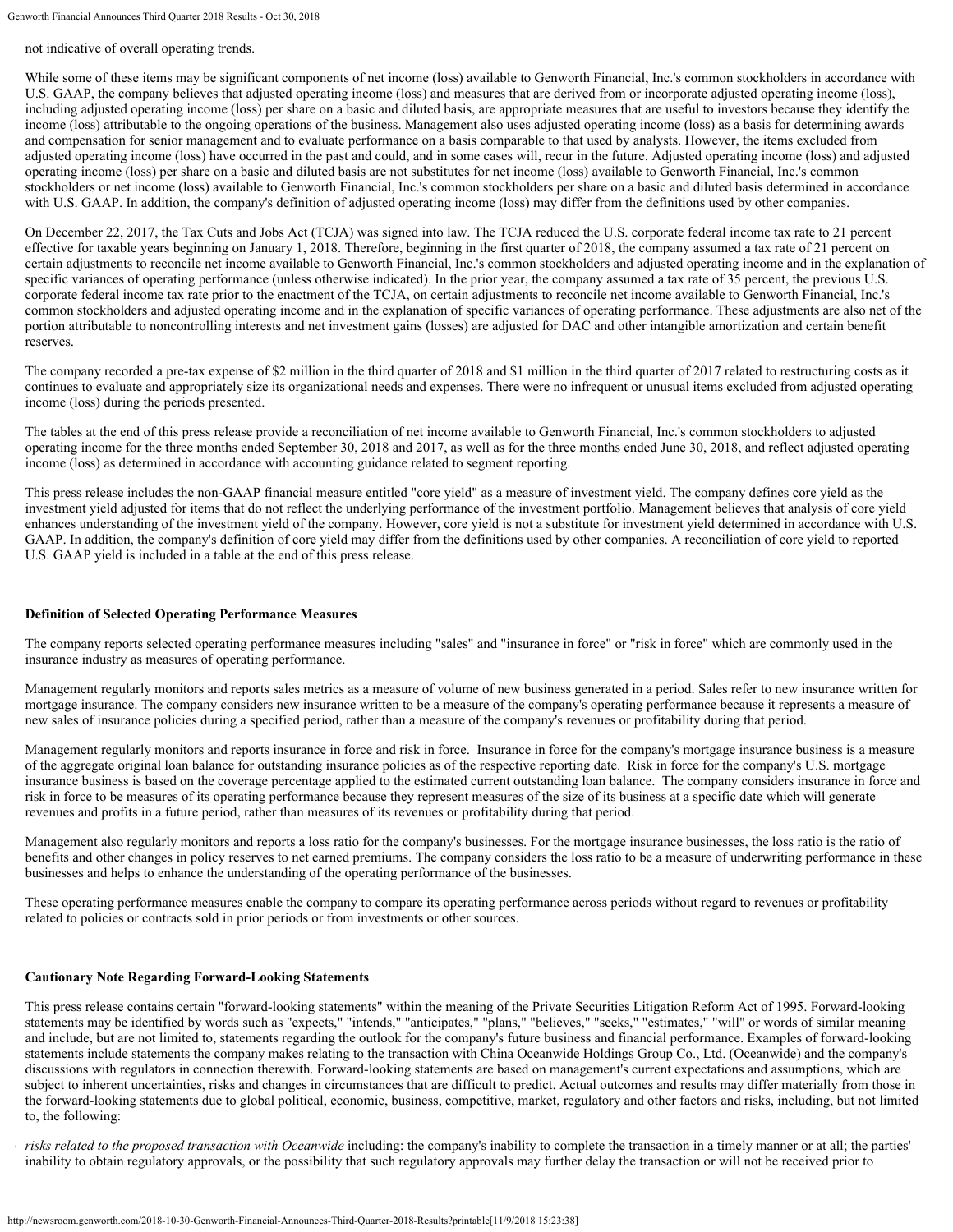December 1, 2018 (and either or both of the parties may not be willing to further waive their end date termination rights beyond December 1, 2018) or that materially burdensome or adverse regulatory conditions may be imposed or undesirable measures may be required in connection with any such regulatory approvals (including those conditions or measures that either or both of the parties may be unwilling to accept or undertake, as applicable); the risk that the parties will not be able to obtain other regulatory approvals, including approval of the Oceanwide transaction with no unstacking, a potential alternative funding structure or in connection with the current geo-political environment; the parties' inability to obtain any necessary regulatory approvals for the post-closing capital plan; the risk that a closing condition of the transaction may not be satisfied; existing and potential legal proceedings may be instituted against the company in connection with the transaction that may delay the transaction, make it more costly or ultimately preclude it; the risk that the proposed transaction disrupts the company's current plans and operations as a result of the announcement and consummation of the transaction; certain restrictions during the pendency of the transaction that may impact the company's ability to pursue certain business opportunities or strategic transactions; continued availability of capital and financing to the company before, or in the absence of, the consummation of the transaction; further rating agency actions and downgrades in the company's debt or financial strength ratings; changes in applicable laws or regulations; the company's ability to recognize the anticipated benefits of the transaction; the amount of the costs, fees, expenses and other charges related to the transaction; the risks related to diverting management's attention from the company's ongoing business operations; the merger agreement may be terminated in circumstances that would require the company to pay Oceanwide a fee; the company's ability to attract, recruit, retain and motivate current and prospective employees may be adversely affected; and disruptions and uncertainty relating to the transaction, whether or not it is completed, may harm the company's relationships with its employees, customers, distributors, vendors or other business partners, and may result in a negative impact on the company's business;

- *strategic risks in the event the proposed transaction with Oceanwide is not consummated* including: the company's inability to successfully execute alternative strategic plans to effectively address its current business challenges (including with respect to its U.S. life insurance businesses, debt obligations, cost savings, ratings and capital); the company's ability to continue to sell long term care insurance policies; the company's inability to attract buyers for any businesses or other assets it may seek to sell, or securities it may seek to issue, in each case, in a timely manner and on anticipated terms; failure to obtain any required regulatory, stockholder and/or noteholder approvals or consents for such alternative strategic plans, or the company's challenges changing or being more costly or difficult to successfully address than currently anticipated or the benefits achieved being less than anticipated; inability to achieve anticipated cost-savings in a timely manner; and adverse tax or accounting charges; and the company's ability to increase the capital needed in its businesses in a timely manner and on anticipated terms, including through improved business performance, reinsurance or similar transactions, asset sales, securities offerings or otherwise, in each case as and when required;
- *risks relating to estimates, assumptions and valuations* including: inadequate reserves and the need to increase reserves (including as a result of any changes the company may make to its assumptions, methodologies or otherwise in connection with periodic or other reviews, including the long term care insurance claim reserves review the company plans to complete in the fourth quarter of 2018 that will include a review of assumptions, which will consider, among other things, the pressures resulting from claims utilization developments of policyholders); risks related to the impact of the company's annual review of assumptions and methodologies related to its long term care insurance claim reserves and margin reviews in the fourth quarter of 2018, including risks that additional information obtained in finalizing its claims and margin reviews in the fourth quarter of 2018 or other changes to assumptions or methodologies materially affect the impact on margins; inaccurate models; deviations from the company's estimates and actuarial assumptions or other reasons in its long term care insurance, life insurance and/or annuity businesses; accelerated amortization of deferred acquisition costs (DAC) and present value of future profits (PVFP) (including as a result of any changes it may make to its assumptions, methodologies or otherwise in connection with periodic or other reviews, including reviews it expects to complete and carry out in the fourth quarter of 2018); adverse impact on the company's financial results as a result of projected profits followed by projected losses (as is currently the case with its long term care insurance business); adverse impact on the company's results of operations, including the outcome of its annual review of the premium earnings pattern for its mortgage insurance business in Australia (which it expects to carry out in the fourth quarter of 2018); and changes in valuation of fixed maturity and equity securities;
- *risks relating to economic, market and political conditions* including: downturns and volatility in global economies and equity and credit markets; interest rates and changes in rates (particularly given the historically low interest rate environment) have adversely impacted, and may continue to materially adversely impact, the company's business and profitability; deterioration in economic conditions or a decline in home prices that adversely affect the company's loss experience in mortgage insurance; political and economic instability or changes in government policies; and fluctuations in foreign currency exchange rates and international securities markets;
- *regulatory and legal risks* including: extensive regulation of the company's businesses and changes in applicable laws and regulations (including changes to tax laws and regulations); litigation and regulatory investigations or other actions; dependence on dividends and other distributions from the company's subsidiaries (particularly its international subsidiaries) and the inability of any subsidiaries to pay dividends or make other distributions to the company, including as a result of the performance of its subsidiaries and insurance, regulatory or corporate law restrictions; adverse change in regulatory requirements, including risk-based capital; changes in regulations adversely affecting the company's international operations; inability to continue to maintain the private mortgage insurer eligibility requirements (PMIERs); inability of the company's U.S. mortgage insurance subsidiaries to meet minimum statutory capital requirements and hazardous financial condition standards; the influence of Federal National Mortgage Association (Fannie Mae), Federal Home Loan Mortgage Corporation (Freddie Mac) and a small number of large mortgage lenders on the U.S. mortgage insurance market and adverse changes to the role or structure of Fannie Mae and Freddie Mac; adverse changes in regulations affecting the company's mortgage insurance businesses; inability to continue to implement actions to mitigate the impact of statutory reserve requirements; impact of additional regulations pursuant to the Dodd-Frank Wall Street Reform and Consumer Protection Act; changes in tax laws; and changes in accounting and reporting standards;
- *liquidity, financial strength ratings, credit and counterparty risks* including: insufficient internal sources to meet liquidity needs and limited or no access to capital (including the ability to obtain further financing under an additional secured term loan or credit facility); future adverse rating agency actions, including with respect to rating downgrades or potential downgrades or being put on review for potential downgrade, all of which could have adverse implications for the company, including with respect to key business relationships, product offerings, business results of operations, financial condition and capital needs, strategic plans, collateral obligations and availability and terms of hedging, reinsurance and borrowings; defaults by counterparties to reinsurance arrangements or derivative instruments; defaults or other events impacting the value of the company's fixed maturity securities portfolio; and defaults on the company's commercial mortgage loans or the mortgage loans underlying its investments in commercial mortgage-backed securities and volatility in performance;
- *operational risks* including: inability to retain, attract and motivate qualified employees or senior management; ineffective or inadequate risk management in identifying, controlling or mitigating risks; reliance on, and loss of, key customer or distribution relationships; competition, including in the company's mortgage insurance businesses from government and government-owned and government-sponsored enterprises (GSEs) offering mortgage insurance; the design and effectiveness of its disclosure controls and procedures and internal control over financial reporting may not prevent all errors, misstatements or misrepresentations; and failure or any compromise of the security of the company's computer systems, disaster recovery systems and business continuity plans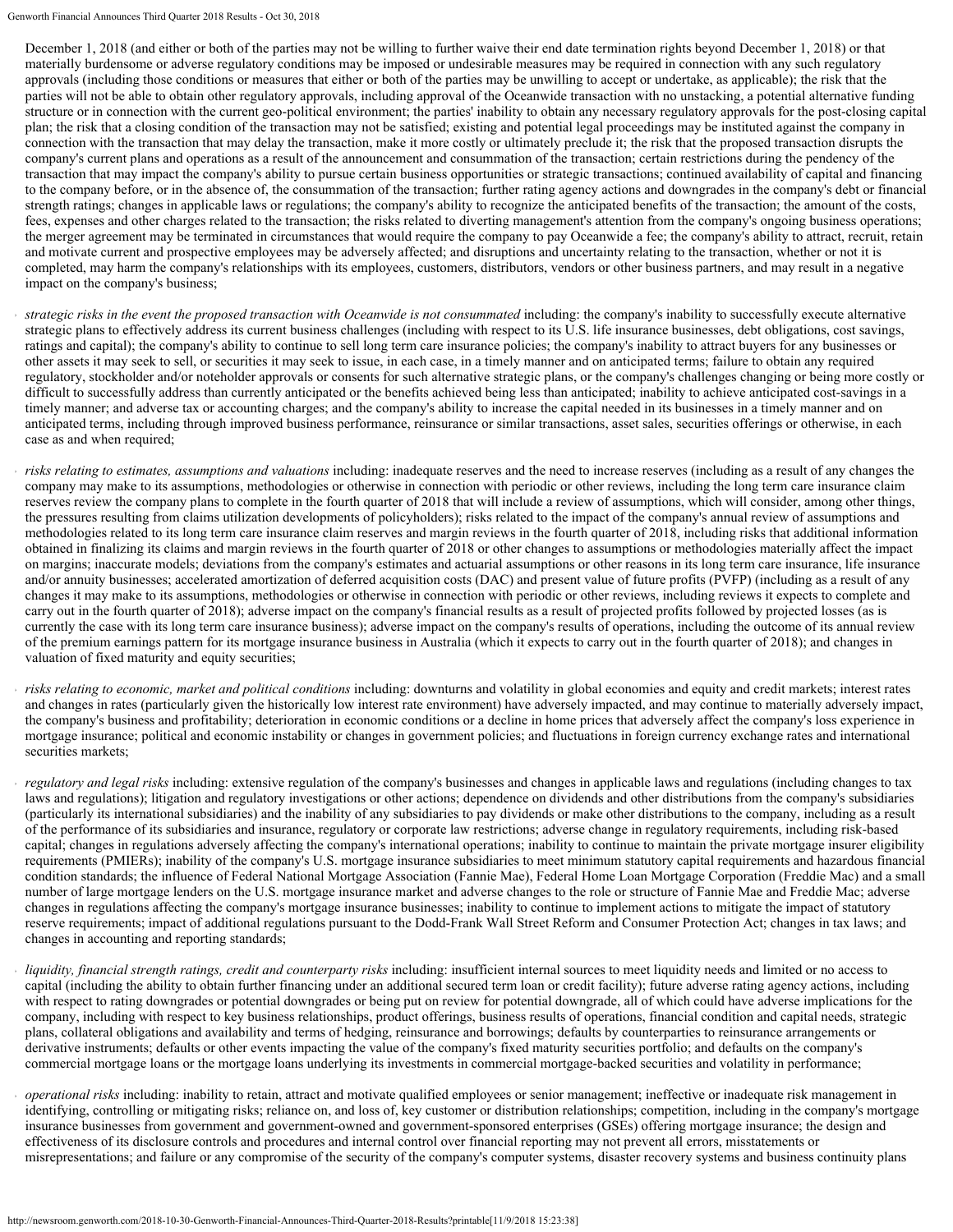and failures to safeguard, or breaches of, its confidential information;

*insurance and product-related risks* including: the company's inability to increase sufficiently, and in a timely manner, premiums on in force long term care insurance policies and/or reduce in force benefits, and charge higher premiums on new policies, in each case, as currently anticipated and as may be required from time to time in the future (including as a result of the company's failure to obtain any necessary regulatory approvals or unwillingness or inability of policyholders to pay increased premiums), including to offset any impact on the company's margins; failure to sufficiently increase new sales for the company's long term care insurance products; availability, affordability and adequacy of reinsurance to protect the company against losses; inability to realize anticipated benefits of the company's rescissions, curtailments, loan modifications or other similar programs in its mortgage insurance businesses; premiums for the significant portion of the company's mortgage insurance risk in force with high loan-to-value ratios may not be sufficient to compensate the company for the greater risks associated with those policies; decreases in the volume of high loan-to-value mortgage originations or increases in mortgage insurance cancellations; increases in the use of alternatives to private mortgage insurance and reductions in the level of coverage selected; potential liabilities in connection with the company's U.S. contract underwriting services; and medical advances, such as genetic research and diagnostic imaging, and related legislation that impact policyholder behavior in ways adverse to the company;

*other risks* including: occurrence of natural or man-made disasters or a pandemic; impairments of or valuation allowances against the company's deferred tax assets; the possibility that in certain circumstances the company will be obligated to make payments to General Electric Company (GE) under the tax matters agreement with GE even if its corresponding tax savings are never realized and payments could be accelerated in the event of certain changes in control; and provisions of the company's certificate of incorporation and bylaws and the tax matters agreement with GE may discourage takeover attempts and business combinations that stockholders might consider in their best interests; and

*risks relating to the company's common stock* including: the continued suspension of payment of dividends; and stock price fluctuations.

The company undertakes no obligation to publicly update any forward-looking statement, whether as a result of new information, future developments or otherwise.

#### **Condensed Consolidated Statements of Income (Amounts in millions, except per share amounts) (Unaudited)**

| 2018<br>2017<br>2018<br>\$<br>\$<br>1,122<br>\$<br>1,135<br>1,136<br>815<br>797<br>828<br>13<br>85<br>(14)<br>193<br>198<br>209<br>Total revenues<br>2,215<br>2,143<br>2,159<br>Benefits and expenses:<br>1,321<br>1,344<br>1,205<br>151<br>164<br>152<br>Acquisition and operating expenses, net of deferrals<br>243<br>265<br>253<br>Amortization of deferred acquisition costs and intangibles<br>83<br>83<br>112<br>72<br>73<br>77<br>1,870<br>1,929<br>1,799<br>Total benefits and expenses<br>Income from continuing operations before income taxes<br>273<br>286<br>360<br>63<br>102<br>111<br>210<br>184<br>Income from continuing operations<br>249<br>(9)<br>Loss from discontinued operations, net of taxes<br>175<br>210<br>249<br>68<br>59<br>64<br>$\overline{\mathcal{S}}$<br>107<br>\$<br>146<br>190<br>Net income available to Genworth Financial, Inc.'s common stockholders<br><sup>\$</sup><br>common stockholders per share:<br>0.29<br>0.23<br>\$<br>0.38<br>Basic<br>S<br>S<br>$\sqrt{S}$<br>$\overline{\mathcal{S}}$<br>\$<br>0.29<br>0.23<br>0.38<br>Diluted<br>per share:<br>0.29<br>0.21<br>\$<br>0.38<br>Basic<br>\$<br>S<br>\$<br>$\mathbf{s}$<br>0.29<br>\$<br>0.21<br>0.38<br>Diluted<br>500.7<br>499.1<br>500.6<br><b>Basic</b><br>503.3<br>501.6<br>502.6<br>Diluted |                                                                           | Three months ended<br>September 30, | Three months ended<br><b>June 30,</b> |  |  |
|-------------------------------------------------------------------------------------------------------------------------------------------------------------------------------------------------------------------------------------------------------------------------------------------------------------------------------------------------------------------------------------------------------------------------------------------------------------------------------------------------------------------------------------------------------------------------------------------------------------------------------------------------------------------------------------------------------------------------------------------------------------------------------------------------------------------------------------------------------------------------------------------------------------------------------------------------------------------------------------------------------------------------------------------------------------------------------------------------------------------------------------------------------------------------------------------------------------------------------------------------------------------------------------------------------|---------------------------------------------------------------------------|-------------------------------------|---------------------------------------|--|--|
|                                                                                                                                                                                                                                                                                                                                                                                                                                                                                                                                                                                                                                                                                                                                                                                                                                                                                                                                                                                                                                                                                                                                                                                                                                                                                                       |                                                                           |                                     |                                       |  |  |
|                                                                                                                                                                                                                                                                                                                                                                                                                                                                                                                                                                                                                                                                                                                                                                                                                                                                                                                                                                                                                                                                                                                                                                                                                                                                                                       | Revenues:                                                                 |                                     |                                       |  |  |
|                                                                                                                                                                                                                                                                                                                                                                                                                                                                                                                                                                                                                                                                                                                                                                                                                                                                                                                                                                                                                                                                                                                                                                                                                                                                                                       | Premiums                                                                  |                                     |                                       |  |  |
|                                                                                                                                                                                                                                                                                                                                                                                                                                                                                                                                                                                                                                                                                                                                                                                                                                                                                                                                                                                                                                                                                                                                                                                                                                                                                                       | Net investment income                                                     |                                     |                                       |  |  |
|                                                                                                                                                                                                                                                                                                                                                                                                                                                                                                                                                                                                                                                                                                                                                                                                                                                                                                                                                                                                                                                                                                                                                                                                                                                                                                       | Net investment gains (losses)                                             |                                     |                                       |  |  |
|                                                                                                                                                                                                                                                                                                                                                                                                                                                                                                                                                                                                                                                                                                                                                                                                                                                                                                                                                                                                                                                                                                                                                                                                                                                                                                       | Policy fees and other income                                              |                                     |                                       |  |  |
|                                                                                                                                                                                                                                                                                                                                                                                                                                                                                                                                                                                                                                                                                                                                                                                                                                                                                                                                                                                                                                                                                                                                                                                                                                                                                                       |                                                                           |                                     |                                       |  |  |
|                                                                                                                                                                                                                                                                                                                                                                                                                                                                                                                                                                                                                                                                                                                                                                                                                                                                                                                                                                                                                                                                                                                                                                                                                                                                                                       |                                                                           |                                     |                                       |  |  |
|                                                                                                                                                                                                                                                                                                                                                                                                                                                                                                                                                                                                                                                                                                                                                                                                                                                                                                                                                                                                                                                                                                                                                                                                                                                                                                       | Benefits and other changes in policy reserves                             |                                     |                                       |  |  |
|                                                                                                                                                                                                                                                                                                                                                                                                                                                                                                                                                                                                                                                                                                                                                                                                                                                                                                                                                                                                                                                                                                                                                                                                                                                                                                       | Interest credited                                                         |                                     |                                       |  |  |
|                                                                                                                                                                                                                                                                                                                                                                                                                                                                                                                                                                                                                                                                                                                                                                                                                                                                                                                                                                                                                                                                                                                                                                                                                                                                                                       |                                                                           |                                     |                                       |  |  |
|                                                                                                                                                                                                                                                                                                                                                                                                                                                                                                                                                                                                                                                                                                                                                                                                                                                                                                                                                                                                                                                                                                                                                                                                                                                                                                       |                                                                           |                                     |                                       |  |  |
|                                                                                                                                                                                                                                                                                                                                                                                                                                                                                                                                                                                                                                                                                                                                                                                                                                                                                                                                                                                                                                                                                                                                                                                                                                                                                                       | Interest expense                                                          |                                     |                                       |  |  |
|                                                                                                                                                                                                                                                                                                                                                                                                                                                                                                                                                                                                                                                                                                                                                                                                                                                                                                                                                                                                                                                                                                                                                                                                                                                                                                       |                                                                           |                                     |                                       |  |  |
|                                                                                                                                                                                                                                                                                                                                                                                                                                                                                                                                                                                                                                                                                                                                                                                                                                                                                                                                                                                                                                                                                                                                                                                                                                                                                                       |                                                                           |                                     |                                       |  |  |
|                                                                                                                                                                                                                                                                                                                                                                                                                                                                                                                                                                                                                                                                                                                                                                                                                                                                                                                                                                                                                                                                                                                                                                                                                                                                                                       | Provision for income taxes                                                |                                     |                                       |  |  |
|                                                                                                                                                                                                                                                                                                                                                                                                                                                                                                                                                                                                                                                                                                                                                                                                                                                                                                                                                                                                                                                                                                                                                                                                                                                                                                       |                                                                           |                                     |                                       |  |  |
|                                                                                                                                                                                                                                                                                                                                                                                                                                                                                                                                                                                                                                                                                                                                                                                                                                                                                                                                                                                                                                                                                                                                                                                                                                                                                                       |                                                                           |                                     |                                       |  |  |
|                                                                                                                                                                                                                                                                                                                                                                                                                                                                                                                                                                                                                                                                                                                                                                                                                                                                                                                                                                                                                                                                                                                                                                                                                                                                                                       | Net income                                                                |                                     |                                       |  |  |
|                                                                                                                                                                                                                                                                                                                                                                                                                                                                                                                                                                                                                                                                                                                                                                                                                                                                                                                                                                                                                                                                                                                                                                                                                                                                                                       | Less: net income attributable to noncontrolling interests                 |                                     |                                       |  |  |
|                                                                                                                                                                                                                                                                                                                                                                                                                                                                                                                                                                                                                                                                                                                                                                                                                                                                                                                                                                                                                                                                                                                                                                                                                                                                                                       |                                                                           |                                     |                                       |  |  |
|                                                                                                                                                                                                                                                                                                                                                                                                                                                                                                                                                                                                                                                                                                                                                                                                                                                                                                                                                                                                                                                                                                                                                                                                                                                                                                       | Income from continuing operations available to Genworth Financial, Inc.'s |                                     |                                       |  |  |
|                                                                                                                                                                                                                                                                                                                                                                                                                                                                                                                                                                                                                                                                                                                                                                                                                                                                                                                                                                                                                                                                                                                                                                                                                                                                                                       |                                                                           |                                     |                                       |  |  |
|                                                                                                                                                                                                                                                                                                                                                                                                                                                                                                                                                                                                                                                                                                                                                                                                                                                                                                                                                                                                                                                                                                                                                                                                                                                                                                       |                                                                           |                                     |                                       |  |  |
|                                                                                                                                                                                                                                                                                                                                                                                                                                                                                                                                                                                                                                                                                                                                                                                                                                                                                                                                                                                                                                                                                                                                                                                                                                                                                                       | Net income available to Genworth Financial, Inc.'s common stockholders    |                                     |                                       |  |  |
|                                                                                                                                                                                                                                                                                                                                                                                                                                                                                                                                                                                                                                                                                                                                                                                                                                                                                                                                                                                                                                                                                                                                                                                                                                                                                                       |                                                                           |                                     |                                       |  |  |
|                                                                                                                                                                                                                                                                                                                                                                                                                                                                                                                                                                                                                                                                                                                                                                                                                                                                                                                                                                                                                                                                                                                                                                                                                                                                                                       |                                                                           |                                     |                                       |  |  |
|                                                                                                                                                                                                                                                                                                                                                                                                                                                                                                                                                                                                                                                                                                                                                                                                                                                                                                                                                                                                                                                                                                                                                                                                                                                                                                       | Weighted-average common shares outstanding:                               |                                     |                                       |  |  |
|                                                                                                                                                                                                                                                                                                                                                                                                                                                                                                                                                                                                                                                                                                                                                                                                                                                                                                                                                                                                                                                                                                                                                                                                                                                                                                       |                                                                           |                                     |                                       |  |  |
|                                                                                                                                                                                                                                                                                                                                                                                                                                                                                                                                                                                                                                                                                                                                                                                                                                                                                                                                                                                                                                                                                                                                                                                                                                                                                                       |                                                                           |                                     |                                       |  |  |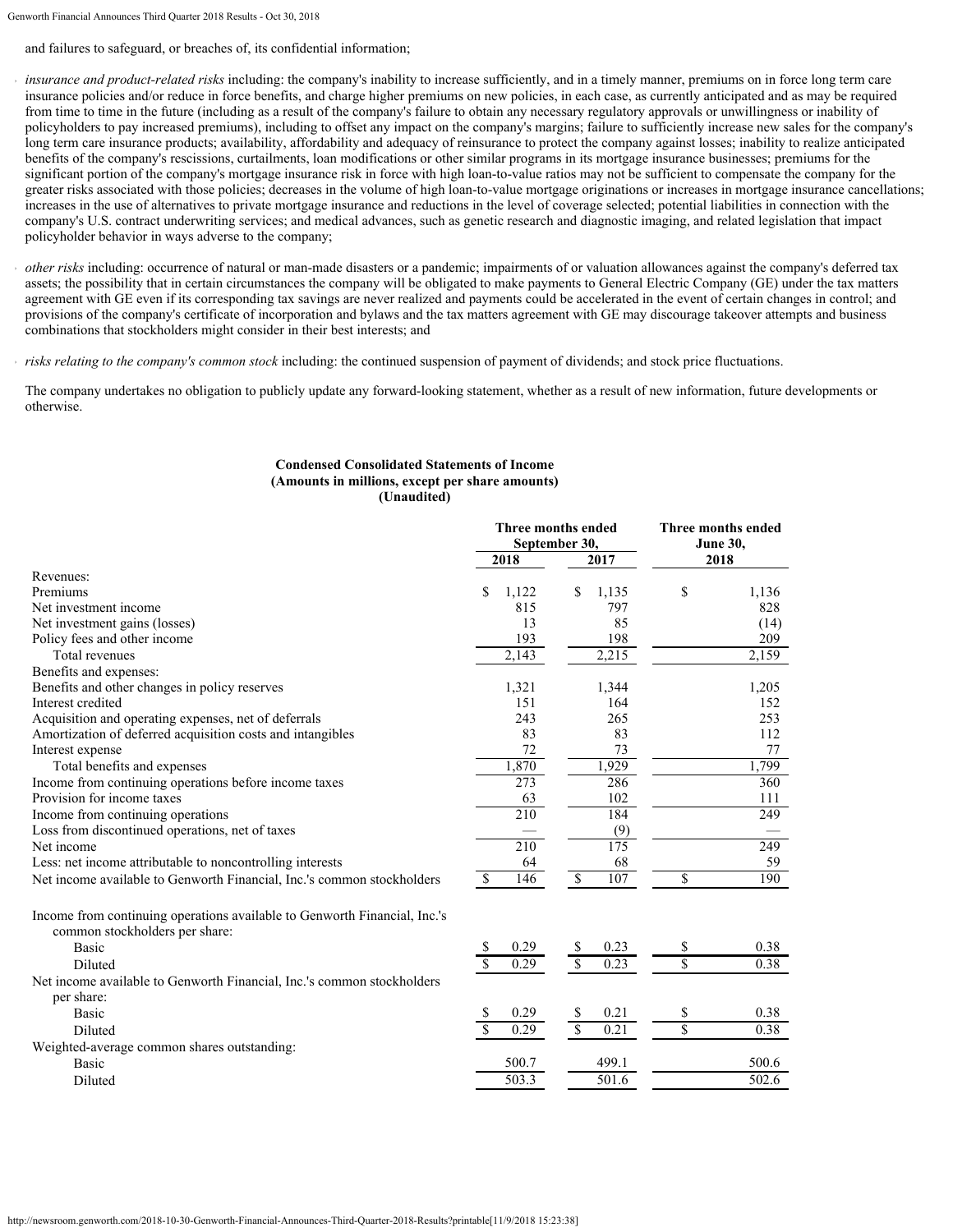# **Reconciliation of Net Income to Adjusted Operating Income (Amounts in millions, except per share amounts) (Unaudited)**

|                                                                                                                  |                          |                  | <b>Three</b>             |                   | <b>Three</b>    |
|------------------------------------------------------------------------------------------------------------------|--------------------------|------------------|--------------------------|-------------------|-----------------|
|                                                                                                                  |                          | months ended     |                          |                   | months ended    |
|                                                                                                                  | September 30,            |                  |                          | June 30,          |                 |
|                                                                                                                  |                          | 2018             |                          | 2017              | 2018            |
| Net income available to Genworth Financial, Inc.'s common stockholders                                           | $\overline{\mathcal{S}}$ | 146              | $\overline{\mathcal{S}}$ | 107               | \$<br>190       |
| Add: net income attributable to noncontrolling interests                                                         |                          | 64               |                          | 68                | 59              |
| Net income                                                                                                       |                          | 210              |                          | 175               | 249             |
| Loss from discontinued operations, net of taxes                                                                  |                          |                  |                          | (9)               |                 |
| Income from continuing operations                                                                                |                          | 210              |                          | 184               | 249             |
| Less: income from continuing operations attributable to noncontrolling                                           |                          |                  |                          |                   |                 |
| interests                                                                                                        |                          | 64               |                          | 68                | 59              |
| Income from continuing operations available to Genworth Financial, Inc.'s                                        |                          |                  |                          |                   |                 |
| common stockholders                                                                                              |                          | 146              |                          | 116               | 190             |
| Adjustments to income from continuing operations available to Genworth<br>Financial, Inc.'s common stockholders: |                          |                  |                          |                   |                 |
| Net investment (gains) losses, net <sup>9</sup>                                                                  |                          | (3)              |                          | (62)              | 12              |
| Expenses related to restructuring                                                                                |                          | $\overline{2}$   |                          | 1                 |                 |
| Taxes on adjustments                                                                                             |                          |                  |                          | 21                | (2)             |
| Adjusted operating income                                                                                        | <sup>\$</sup>            | 145              | $\overline{\mathcal{S}}$ | 76                | \$<br>200       |
|                                                                                                                  |                          |                  |                          |                   |                 |
| Adjusted operating income (loss):                                                                                |                          |                  |                          |                   |                 |
| U.S. Mortgage Insurance segment                                                                                  | \$                       | 118              | \$                       | 73                | \$<br>137       |
| Canada Mortgage Insurance segment                                                                                |                          | 44               |                          | 37                | 46              |
| Australia Mortgage Insurance segment                                                                             |                          | 17               |                          | 12                | 22              |
| U.S. Life Insurance segment:                                                                                     |                          |                  |                          |                   |                 |
| Long Term Care Insurance                                                                                         |                          | (24)             |                          | (5)               | 22              |
| Life Insurance                                                                                                   |                          | (2)              |                          | (9)               | $\overline{4}$  |
| <b>Fixed Annuities</b>                                                                                           |                          | 23               |                          | 13                | 31              |
| Total U.S. Life Insurance segment                                                                                |                          | $\overline{(3)}$ |                          | (1)               | $\overline{57}$ |
| Runoff segment                                                                                                   |                          | $\overline{14}$  |                          | $\overline{13}$   | 13              |
| Corporate and Other                                                                                              |                          | (45)             |                          | (58)              | (75)            |
| Adjusted operating income                                                                                        | S                        | 145              | \$                       | 76                | \$<br>200       |
| Net income available to Genworth Financial, Inc.'s common stockholders                                           |                          |                  |                          |                   |                 |
| per share:                                                                                                       |                          |                  |                          |                   |                 |
| Basic                                                                                                            |                          | 0.29             | \$                       | 0.21              | \$<br>0.38      |
| Diluted                                                                                                          |                          | 0.29             | $\overline{\mathcal{S}}$ | 0.21              | \$<br>0.38      |
| Adjusted operating income per share:                                                                             |                          |                  |                          |                   |                 |
| <b>Basic</b>                                                                                                     | S                        | 0.29             | \$                       | 0.15              | \$<br>0.40      |
| Diluted                                                                                                          | $\overline{\mathbf{S}}$  | 0.29             | $\overline{\mathsf{S}}$  | $0.\overline{15}$ | \$<br>0.40      |
| Weighted-average common shares outstanding:                                                                      |                          |                  |                          |                   |                 |
| <b>Basic</b>                                                                                                     |                          | 500.7            |                          | 499.1             | 500.6           |
| Diluted                                                                                                          |                          | 503.3            |                          | 501.6             | 502.6           |
|                                                                                                                  |                          |                  |                          |                   |                 |

# **Condensed Consolidated Balance Sheets (Amounts in millions)**

|                                                             | September 30,<br>2018 |             |   | December 31,<br>2017 |  |  |
|-------------------------------------------------------------|-----------------------|-------------|---|----------------------|--|--|
|                                                             |                       | (Unaudited) |   |                      |  |  |
| Assets                                                      |                       |             |   |                      |  |  |
| Cash, cash equivalents, restricted cash and invested assets | \$                    | 73,217      | S | 76,911               |  |  |
| Deferred acquisition costs                                  |                       | 3,336       |   | 2,329                |  |  |
| Intangible assets and goodwill                              |                       | 355         |   | 301                  |  |  |
| Reinsurance recoverable                                     |                       | 17,351      |   | 17,569               |  |  |
| Deferred tax and other assets                               |                       | 1,117       |   | 957                  |  |  |
| Separate account assets                                     |                       | 6,745       |   | 7,230                |  |  |
| Total assets                                                |                       | 102,121     |   | 105,297              |  |  |
| Liabilities and equity                                      |                       |             |   |                      |  |  |
| Liabilities:                                                |                       |             |   |                      |  |  |
| Future policy benefits                                      |                       | 38,018      | S | 38,472               |  |  |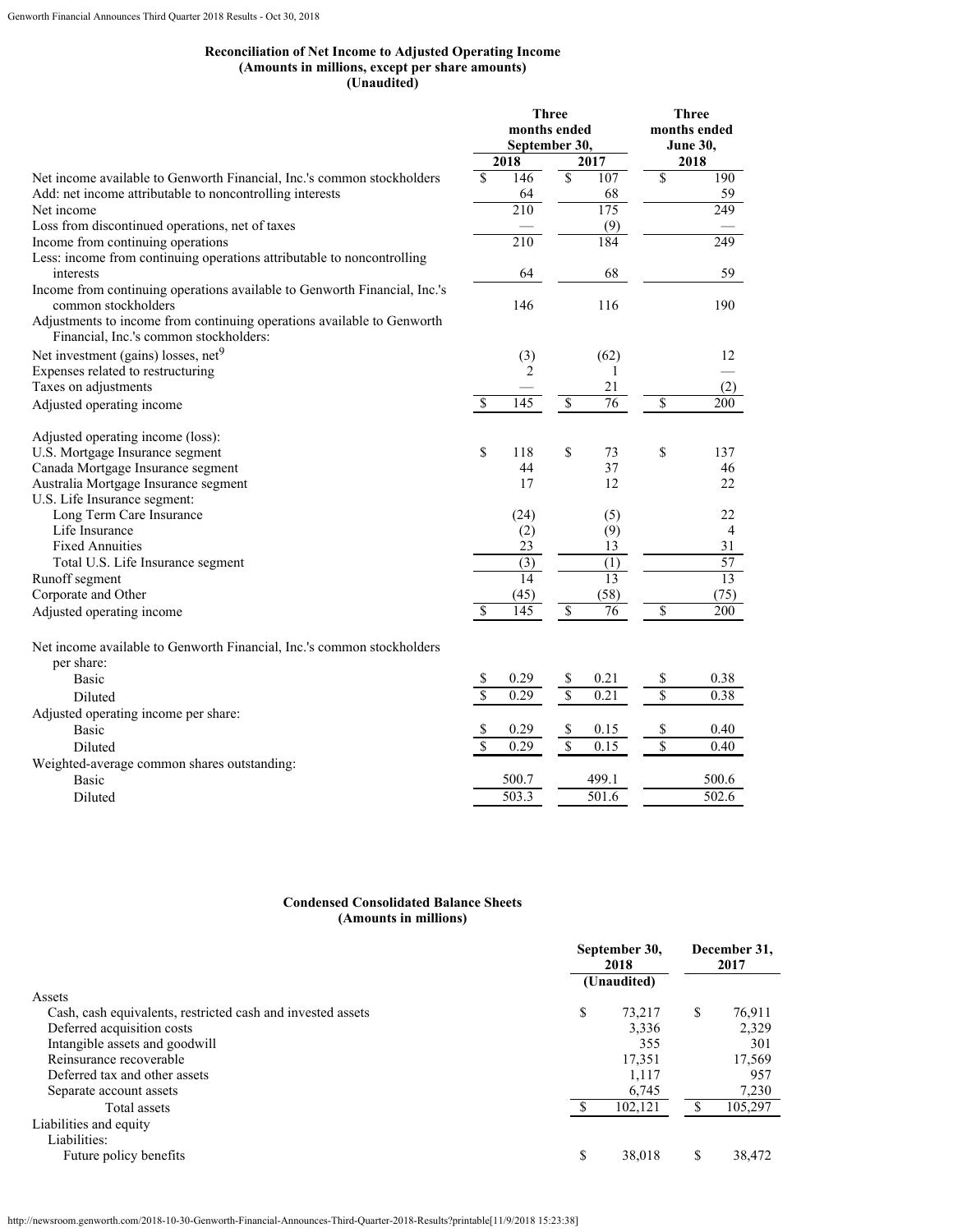| Policyholder account balances                                                   |   | 22,993  | 24,195        |
|---------------------------------------------------------------------------------|---|---------|---------------|
| Liability for policy and contract claims                                        |   | 9,844   | 9,594         |
| Unearned premiums                                                               |   | 3,668   | 3,967         |
| Deferred tax and other liabilities                                              |   | 1,851   | 1,937         |
| Borrowings related to securitization entities                                   |   | 20      | 40            |
| Non-recourse funding obligations                                                |   | 310     | 310           |
| Long-term borrowings                                                            |   | 4,051   | 4,224         |
| Separate account liabilities                                                    |   | 6,745   | 7,230         |
| <b>Total liabilities</b>                                                        |   | 87,500  | 89,969        |
| Equity:                                                                         |   |         |               |
| Common stock                                                                    |   |         |               |
| Additional paid-in capital                                                      |   | 11,983  | 11,977        |
| Accumulated other comprehensive income (loss):                                  |   |         |               |
| Net unrealized investment gains (losses):                                       |   |         |               |
| Net unrealized gains (losses) on securities not other-than-temporarily impaired |   | 598     | 1,075         |
| Net unrealized gains (losses) on other-than-temporarily impaired securities     |   | 10      | 10            |
| Net unrealized investment gains (losses)                                        |   | 608     | 1,085         |
| Derivatives qualifying as hedges                                                |   | 1,717   | 2,065         |
| Foreign currency translation and other adjustments                              |   | (258)   | (123)         |
| Total accumulated other comprehensive income (loss)                             |   | 2,067   | 3,027         |
| Retained earnings                                                               |   | 1,447   | 1,113         |
| Treasury stock, at cost                                                         |   | (2,700) | (2,700)       |
| Total Genworth Financial, Inc.'s stockholders' equity                           |   | 12,798  | 13,418        |
| Noncontrolling interests                                                        |   | 1,823   | 1,910         |
| Total equity                                                                    |   | 14,621  | 15,328        |
| Total liabilities and equity                                                    | S | 102,121 | \$<br>105,297 |
|                                                                                 |   |         |               |

# **Impact of Foreign Exchange on Adjusted Operating Income And Flow New Insurance Written**<sup>10</sup>

| Three months ended September 30, 2018                        |                                                            |               |                                                                     |               |  |  |  |
|--------------------------------------------------------------|------------------------------------------------------------|---------------|---------------------------------------------------------------------|---------------|--|--|--|
|                                                              | <b>Percentages</b><br><b>Including Foreign</b><br>Exchange |               | Percentages<br><b>Excluding Foreign</b><br>$\mathbf{Exchange}^{11}$ |               |  |  |  |
| Canada Mortgage Insurance (MI):<br>Adjusted operating income | 19                                                         | $\frac{0}{0}$ | 22                                                                  | $\%$          |  |  |  |
| Flow new insurance written                                   | (5)                                                        | $\%$          | (2)                                                                 | $\frac{0}{0}$ |  |  |  |
| Flow new insurance written (3Q18 vs. 2Q18)                   | 14                                                         | $\frac{0}{0}$ | 16                                                                  | $\frac{0}{0}$ |  |  |  |
| Australia MI:                                                |                                                            |               |                                                                     |               |  |  |  |
| Adjusted operating income                                    | 42 %                                                       |               | 50                                                                  | $\frac{0}{0}$ |  |  |  |
| Flow new insurance written                                   | 3                                                          | $\%$          | 8                                                                   | $\frac{0}{0}$ |  |  |  |
| Flow new insurance written (3Q18 vs. 2Q18)                   | 3                                                          | $\frac{0}{0}$ | 5                                                                   | $\frac{0}{0}$ |  |  |  |

# **Reconciliation of Core Yield to Reported Yield**

|                                                                                  | <b>Three</b><br>months ended<br>September 30, |
|----------------------------------------------------------------------------------|-----------------------------------------------|
| (Assets - amounts in billions)                                                   | 2018                                          |
| Reported Total Invested Assets and Cash                                          | 72.6                                          |
| Subtract:                                                                        |                                               |
| Securities lending                                                               | 0.2                                           |
| Unrealized gains (losses)                                                        | 2.2                                           |
| Adjusted end of period invested assets and cash                                  | 70.2                                          |
| Average Invested Assets and Cash Used in Reported Yield Calculation<br>Subtract: | 70.2                                          |

```
http://newsroom.genworth.com/2018-10-30-Genworth-Financial-Announces-Third-Quarter-2018-Results?printable[11/9/2018 15:23:38]
```